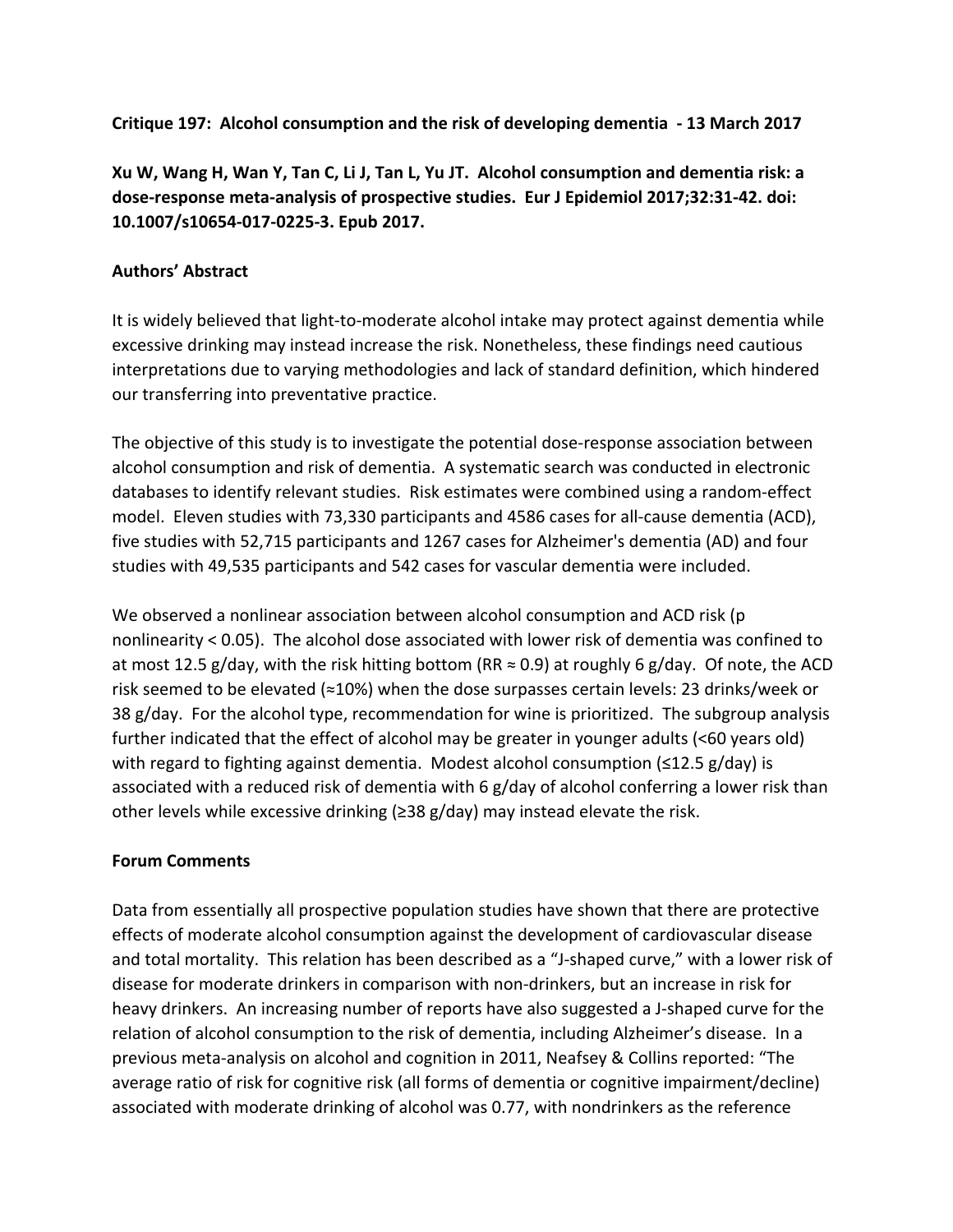group; both light and moderate drinking provided a similar benefit, but heavy drinking was associated with nonsignificantly higher cognitive risk for dementia and cognitive impairment. Although the meta-analysis also indicated that wine was better than beer or spirits, this was based on a relatively small number of studies."

Experimental studies in animals and limited human studies seeking a mechanism for a protective effect of moderate drinking for dementia have suggested decreases in cerebral atherosclerosis, direct protective effects on the brain, and decreases in inflammation (as described in depth below in this critique).

The present meta-analysis was based on data from 11 studies with 4,586 cases of all-cause dementia diagnosed among more than 70,000 subjects and two additional analyses of studies of approximately 50,000 subjects each for evaluating the association of alcohol intake with the diagnosis of Alzheimer's disease and for vascular dementia. Seven studies provided results according to type of alcohol consumed, while two provided results according to APOE 4 polymorphisms. 

The conclusions of the authors are that light-to-moderate alcohol consumption was associated with lower risk of all types of dementia, with beverage-specific analyses indicating that the effect was primarily for wine. There was a suggestion of increased risk of dementia with heavy consumption of total alcohol. The authors state that the risk of dementia is lower for the consumption of up to 12.5 g of alcohol/day (about one typical drink/day), and risk was increased for consumers of more than 38  $g$ /day (about 3 to 4 typical drinks/day).

## Specific comments by Forum members

Forum members thought that this meta-analysis had a number of strengths: it is based only on prospective epidemiologic studies from Europe, the USA, or China; the quality of all studies was very good (ranked 8 or greater on a scale of 1-9); and appropriate statistical testing was used, including restricted spine models to judge non-linear associations. Further, sub-analyses were done for two categories of age  $(< 60, \ge 60)$ , with slightly better effects being found for subjects  $\leq$  60 years of age. Another strength of the analysis was that effects were tested according to the presence or absence of the APOE 4 polymorphism (it turned out that estimates for all levels of drinking were essentially the same regardless of the presence or absence of APOE 4).

It was important that effects were measured by type of beverage consumed, as in this metaanalysis beneficial effects were seen only for wine. Forum member Ellison commented: "Lightto-moderate wine drinking versus non-drinking was associated with a RR of 0.58 (95% CI 0.39, 0.87), suggesting a large protective effect. The highest category of beer consumers had an increased risk of dementia, with a RR of 1.84 (95% CI 1.01, 3.34); effects for all levels of spirits intake were not significantly different from those of non-drinkers (or the lowest drinking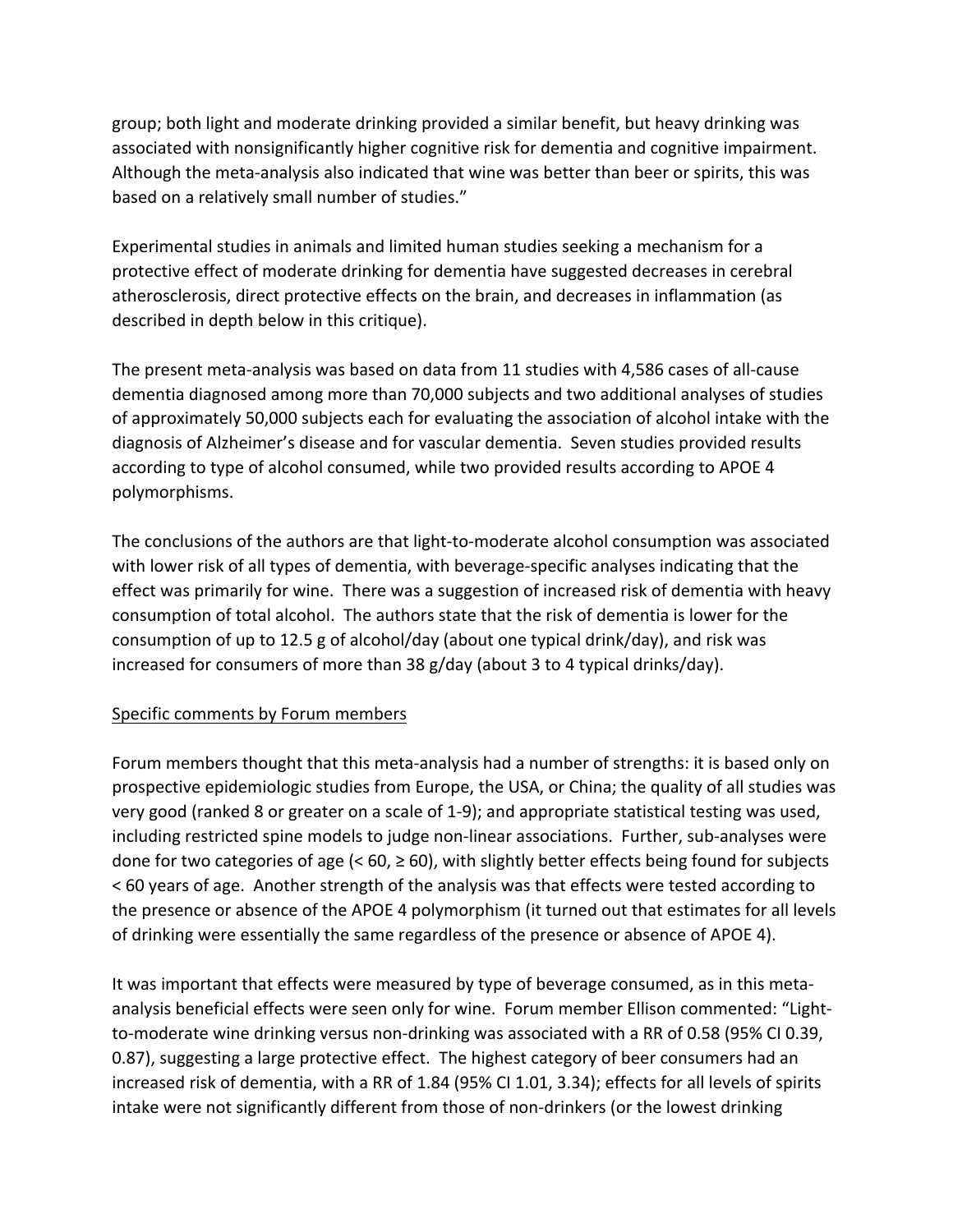category in each study). A striking feature was that all of the analyses, overall and by subgroups, showed a very clear J-shaped curve for the relation of alcohol intake to dementia."

Weaknesses of the study included the fact that the authors were forced to use "current nondrinkers," or the lowest category of intake in each study, for the referent group, and could not separate ex-drinkers from life-time abstainers. In epidemiologic study analyses, if the referent group is defined only as "current non-drinkers" (without knowledge of previous drinking) this group will include a variable number of former heavy drinkers, who tend to have higher risk of many disease outcomes than do lifetime abstainers. If a large percentage of ex-drinkers were former heavy drinkers, this could make the risk of disease in the referent group high, and could over-estimate a protective effect seen among moderate drinkers. Where the percentage of former heavy drinkers in the current non-drinking group is small, there is generally little effect from including them with lifetime abstainers in the referent group.

The pattern of drinking could not be assessed in the present meta-analysis, so subjects who may have consumed relatively large amounts of alcohol on only one or two occasions each week (binge drinkers) could not be separated from regular moderate drinkers whose average weekly intake may have been similar. Also, there were no estimates or discussion of the potential impact on effect estimates of under-reporting of alcohol intake by subjects.

Forum member McEvoy stated: "I think the authors should have done more to qualify their findings of a greater beneficial effect of alcohol among younger than older adults. Many of the studies had relatively short follow-up periods, and a fairly young mean age or lower age range; thus these studies would not have captured dementia in their younger participants." Reviewer Van Velden thought that it was surprising that APOE 4 polymorphisms did not relate to the risk for neurodegenerative disorders in their analysis. Reviewer Samieri stated: "This meta-analysis is well-conducted and clearly concludes that the J-shaped curve applies to dementia risk, with more convincing associations found with wine compared to other alcoholic beverages (although, unfortunately, data on wine and dementia available in existing literature are inadequate to precisely investigate the dose-response relationship with wine)." Overall, Forum members considered this to be a very well-done analysis that strongly supports a J-shaped curve for the relation of alcohol consumption, especially of wine, to the risk of dementia.

Are the protective effects on dementia only from wine? Forum member Estruch noted: "I would like to underline the beneficial effects of wine on protection against cognitive decline and neurodegenerative disorders, as shown in this study. The only alcoholic beverage that was related to better cognitive function was wine; in fact, light to moderate wine consumption reduced by 42% the risk of developing dementia. The authors attributed this protective effect to resveratrol, but it is well known that other polyphenols in wine, such as anthocyanins (Kent et al), may play key roles in this effect." Reviewer Ellison noted the similar findings of Mehlig et al who, in a 34-year follow up for dementia among a cohort of Swedish women, found 40% or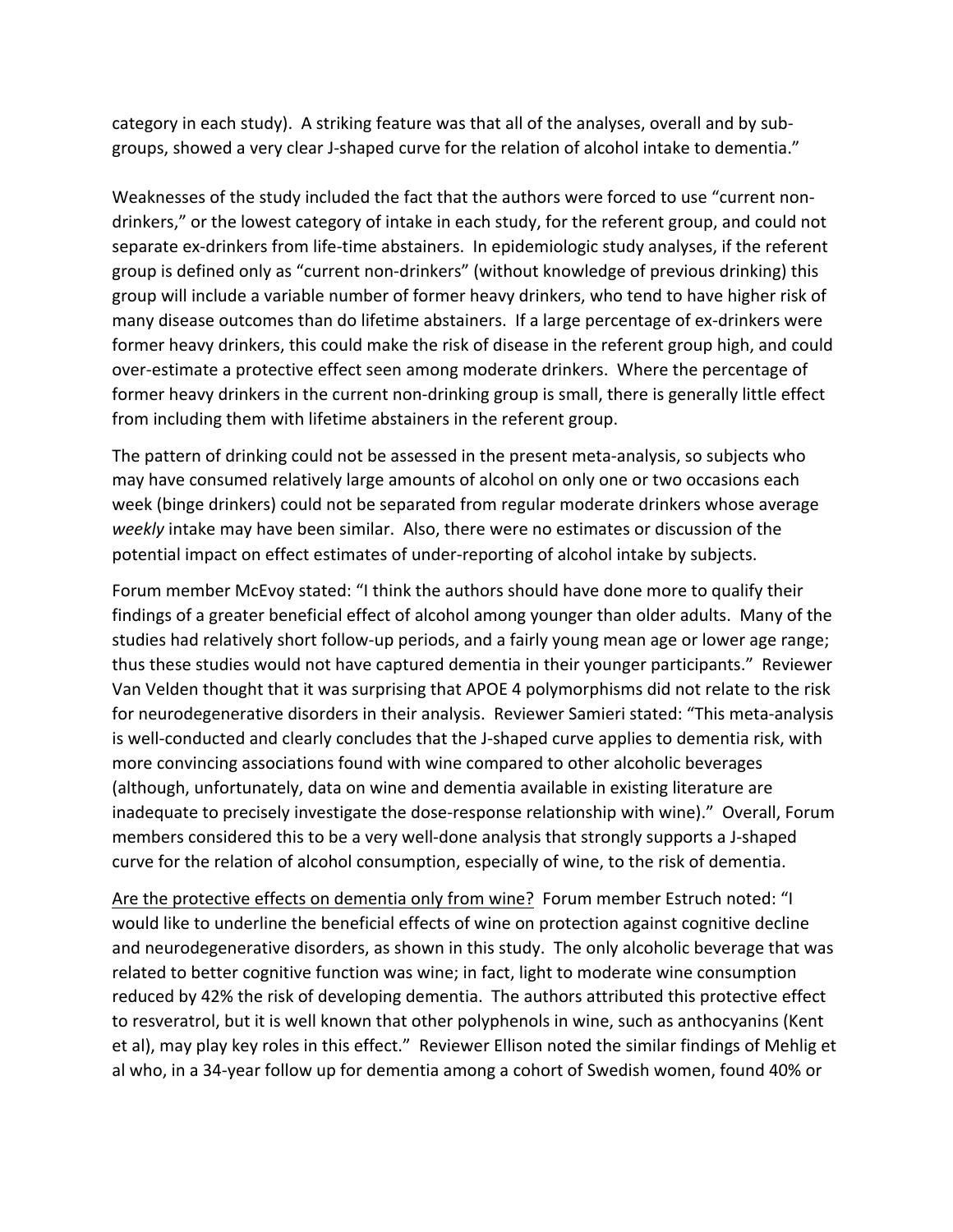greater reduction in the risk of dementia for wine drinkers, but a slight increase in risk for consumers of spirits.

Potential mechanisms for protection against dementia from wine consumption: Estruch suggested that, "Together with the anti-oxidant and anti-inflammatory effects of polyphenols in wine, we should also consider an attenuation of beta amyloid-mediated neuropathological mechanisms (Regitz et al)." In an extensive review of mechanisms, Forum member Stockley noted: "Data from animal studies suggest that grape- and wine-derived phenolic compounds are absorbed and accumulate in the brain in measurable amounts after multiple or repeated oral doses. Regarding potential mechanisms, the 'beneficial' effects of alcoholic beverages such as wine on both the risk of cardiovascular and cerebrovascular diseases have often been partly attributed to changes in lipid and hemostatic or blood flow factors. These changes include ethanol-induced increases in the concentration of high density lipoprotein-cholesterol; further, there are ethanol- and phenolic-induced increases in the thrombolytic proteins tissue-type plasminogen activator activity and tissue type plasminogen activator antigen, and induced reductions in fibrinogen and clotting cofactors factor VII and von Willebrand factor. These changes are also associated with a reduced risk of atherosclerosis which is the accumulation of atheromatous plaques containing cholesterol and lipids on the innermost layer of the walls of large and medium-sized arteries."

Reviewer Stockley continued: "As atherosclerosis has been associated with both Alzheimer's disease and vascular dementia, it had been suggested that any beneficial effect of wine on atherosclerosis could be expected to benefit these dementias by preserving brain vasculature, consequently resulting in better cognitive function. Wright et al, however, showed that the appearance of plaque on the carotid artery which carries blood to the brain was not associated with consumption of an alcoholic beverage and associated improvements in cognitive function. This suggests then that ethanol and phenolic compounds such as resveratrol may impact cognition through a separate vascular or degenerative pathway (Kennedy et al). Further, vasoactive amyloid-β, associated with Alzheimer's disease and other related neurodegenerative diseases, may also interact with cerebral blood vessels to promote free radical production and reduce local blood flow changes, which precede other neuropathological changes in dementias, and subsequently upregulate amyloid- $\beta$  production (Thomas et al). Indeed, among older persons without cerebrovascular and neurodegenerative diseases, those who moderately consume alcoholic beverages such as wine have been shown, in comparison with abstainers, to have fewer white-matter abnormalities and infarcts on magnetic resonance imaging (Mukamal et al). Also, pronounced reductions in the risk of both vascular dementia and Alzheimer's disease have been shown among persons consuming one to six standard alcoholic drinks per week (Moussa et al).

"Cognitive function is also associated with acetylcholine, and the ethanol component of alcoholic beverages may stimulate the release of acetylcholine in the hippocampus leading to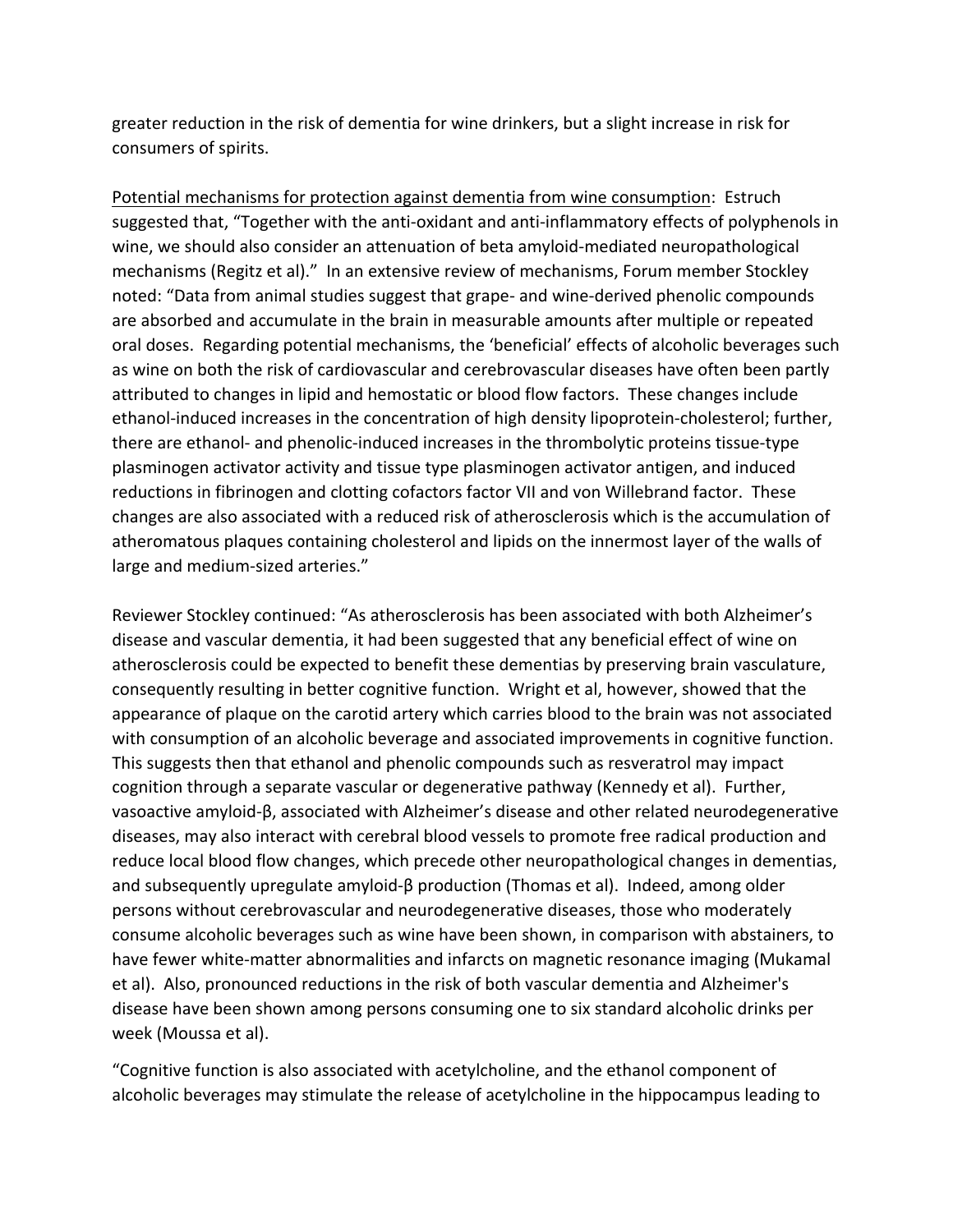improved cognitive function, such that a light amount of an alcoholic beverage in normal subjects appears to improve memory for events experienced before consumption (Fadda et al). In contrast, the wine-derived phenolic compound, quercetin, inhibits acetylcholinesterase (Orhan et al).

"Yet another another potential therapy for Alzheimer's disease may involve preventing the aggregation of A $\beta$ , as studies have suggested that only when aggregated in the fibrillar form A $\beta$ is neurotoxic, although some studies alternatively suggest that the toxicity lies in soluble oligomeric intermediates rather than in the insoluble fibrils that accumulate. Resveratrol and its glucoside, piceid, have been shown in vitro to dose-dependently inhibit the formation of  $AP$ fibrils (Riviere et al, 2007, 2010)."

Forum member Mattivi also commented on potential mechanisms of effect: "The suggested additional protective effect of wine is here attributed to resveratrol, which is present in minor concentration in wine. It is well known that several phenolics are present in higher amount in wine (while absent or present at much lower concentration in the other alcoholic beverages considered in this meta-analysis). Some of these have the capacity to directly cross the bloodbrain barrier (BBB). Among the compounds capable to cross the BBB, it is worth to mention the case of the anthocyanins (Fornasaro et al) and, in my opinion even more, of several microbial metabolites of polyphenols (Gasperotti et al). The most intriguing being possibly gallic acid, one of the major metabolites of red wine consumption, found at micromolar levels in the bloodstream. In animal studies (Gasperotti et al), gallic acid has been shown to have the brain as a main target. Gallic acid can accumulate in brain at concentrations six time higher than the plasmatic levels. Gallic acid is a metabolite capable to prevent the aggregation of beta amyloid ... further studies on the putative mechanisms are definitely needed."

Reviewer Samieri added: "Regarding the phenolic compounds potentially responsible for the protective effects of wine on brain health, I would say existing literature is too limited to draw any conclusions on mechanisms of wine's effect on dementia risk. As Mattivi noted, anthocyanins and gallic acid may be interesting candidates. It may also be worth mentioning that quercetin metabolites (quercetin-3-O-glucuronide) can be detected in the brain of mice supplemented with moderate doses (equal to 2 glasses of wine per day in humans) of Cabernet sauvignon, and significantly reduced the generation of  $\beta$ -amyloid  $(AB)$  peptides by primary neuron cultures generated from the Tg2576 AD mouse model (Ho et al). It is also important to look at experimental studies in humans, because the metabolism is so different in humans compared to mice. In humans, flavanols from cocoa were able to increase neurovascular plasticity in the hippocampus and improve cognition (Brickman et al). Finally, a randomized, controlled, phase II trial was recently conducted with high-dose resveratrol in mild-to-moderate Alzheimer's Disease (AD) and demonstrated the ability of resveratrol to alter some AD biomarkers (Turner et al)."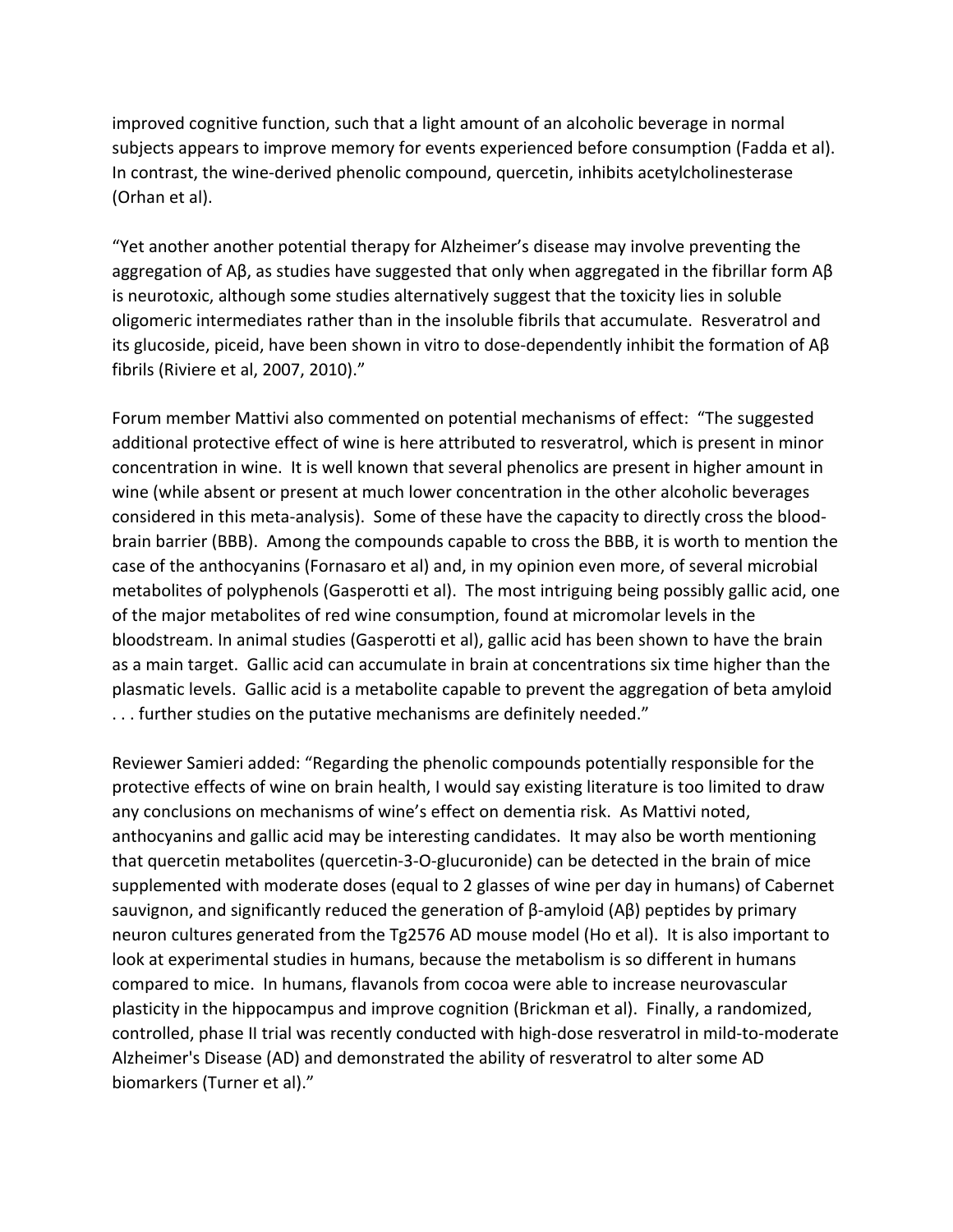Forum member De Gaetano described some work on this topic by his research team (Crescente et al). They evaluated resveratrol, quercetin, and gallic acid for their effects on platelets, and the interactions of these three different polyphenols among themselves and with aspirin, at the level of human platelet cyclooxygenase-1 (COX-1). Their analyses suggested that all three compounds form stable complexes in the COX-1 channel, with slightly different but functionally relevant interaction geometries. De Gaetano also noted that "Experiments in mice showed that gallic acid administered before aspirin, resveratrol or quercetin, fully prevented their inhibitory effect on serum TxB(2). Finally, a mixture of resveratrol, quercetin and gallic acid, at relative concentrations similar to those contained in most red wines, did not inhibit platelet aggregation, but potentiated sub-inhibitory concentrations of aspirin. Thus, gallic acid interactions with other polyphenols or aspirin at the level of platelet COX-1 might partly explain the complex, and possibly contrasting, effects of wine and other components of the Mediterranean diet on platelets and on the pharmacologic effect of low-dose aspirin."

## References from Forum critique

Brickman AM, Khan UA, Provenzano FA, Yeung L-K, Suzuki W, Schroeter H, et al. Enhancing dentate gyrus function with dietary flavanols improves cognition in older adults. Nature Neuroscience 2014;17:1798–1803. doi:10.1038/nn.3850.

Crescente M, Jessen G, Momi S, Höltje HD, Gresele P, Cerletti C, de Gaetano G. Interactions of gallic acid, resveratrol, quercetin and aspirin at the platelet cyclooxygenase-1 level. Functional and modelling studies. Thromb Haemost 2009;102:336-346. doi: 10.1160/TH09-01-0057.

Fadda F, Rossetti ZL. Chronic ethanol consumption: from neuroadaptation to neurodegeneration. Progress Neurobiol 1998;56:385-431.

Fornasaro S et al. Determination of cyanidin 3-glucoside in rat brain, liver and kidneys by UPLC/MS-MS and its application to a short-term pharmacokinetic study. Scientific Reports 2016;6:article no. 22815.

Gasperotti M, et al. Fate of Microbial Metabolites of Dietary Polyphenols in Rats: Is the Brain Their Target Destination? ACS Chem Neurosci 2015;6:1341-1352. DOI: 10.1021/acschemneuro.5b00051.

Ho L, Ferruzzi MG, Janle EM, Wang J, Gong B, Chen T-Y, et al. Identification of brain-targeted bioactive dietary quercetin-3-O-glucuronide as a novel intervention for Alzheimer's disease. FASEB J 2013;27:769-781.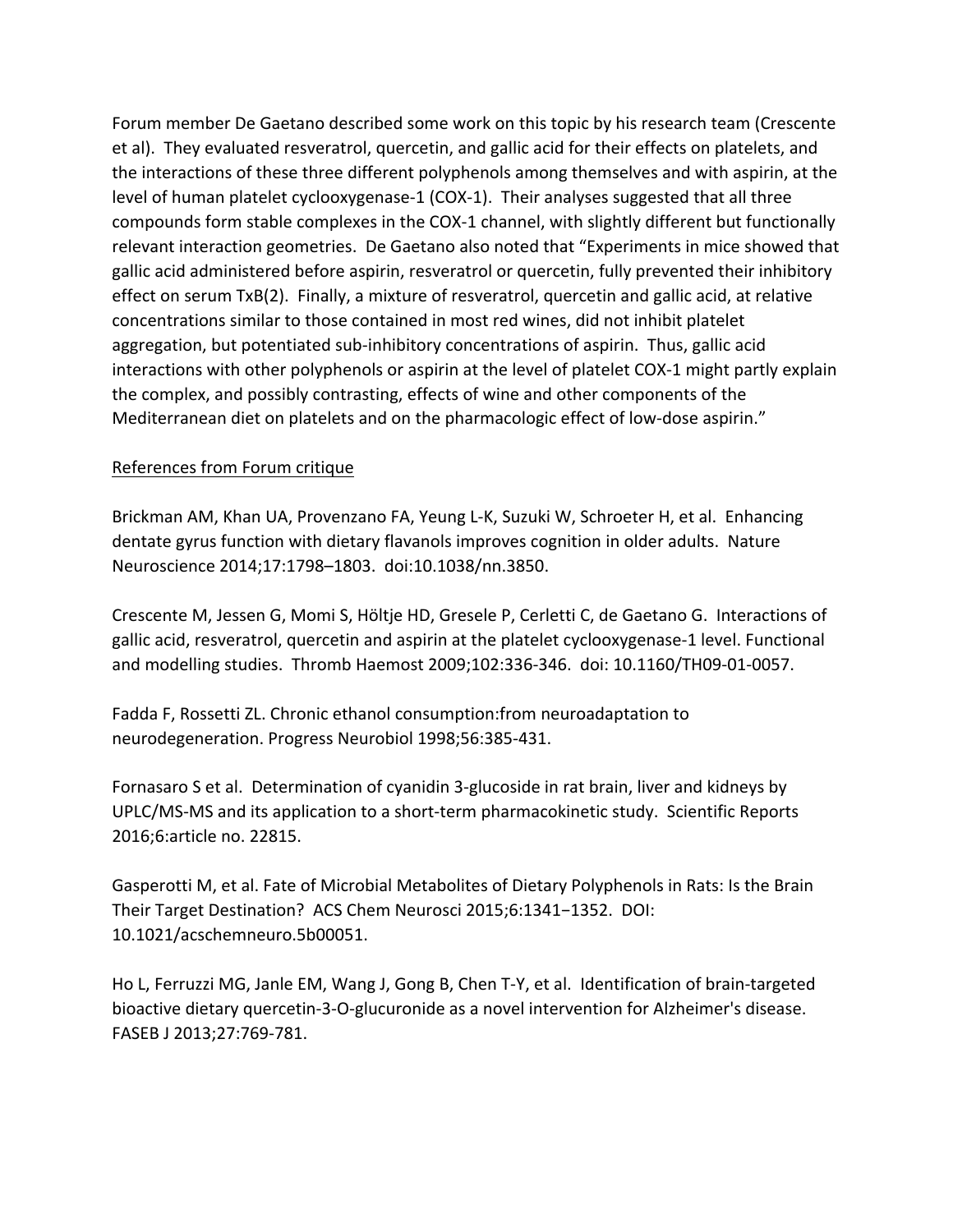Kennedy DO, Wightman EL, Reay JL, Lietz G, Okello EJ, Wilde A, Haskell CF. Effects of resveratrol on cerebral blood flow variables and cognitive performance in humans: a double-blind, placebo-controlled, crossover investigation. Am J Clin Nutr 2010;91:1590-1597.

Kent K, Charlton K, Roodenrys S. et al. Consumption of anthocyanin-rich cherry juice for 12 weeks improves memory and cognition in older adults with mild-to-moderate dementia. Eur J Nutr 2017;56:333-341. doi:10.1007/s00394-015-1083-y

Mehlig K, Skoog I, Guo X, Schütze M, Gustafson D, Waern M, Ostling S, Björkelund C, Lissner L. Alcoholic beverages and incidence of dementia: 34-year follow-up of the prospective population study of women in Goteborg. Am J Epidemiol 2008;167:684-691. doi: 10.1093/aje/kwm366. 

Mukamal KJ, Longstreth WT, Jr., Mittleman MA, Crum RM, Siscovick DS, Bereczki D. Alcohol consumption and subclinical findings on magnetic resonance imaging of the brain in older adults: The Cardiovascular Health Study. Editorial Comment: The Cardiovascular Health Study. Stroke 2001;32:1939-1946.

Moussa MN, Simpson SL, Mayhugh RE, Grata ME, Burdette JH, Porrino LJ, Laurienti PJ. Longterm moderate alcohol consumption does not exacerbate age-related cognitive decline in healthy, community-dwelling older adults. Front Aging Neuroscience 2015;6:341.

Neafsey EJ, Collins MA. Moderate alcohol consumption and cognitive risk. Neuropsychiatr Dis Treat 2011;7:465-484. doi: 10.2147/NDT.S23159..

Orhan I, Kartal M, Tosun F, Sener B. Screening of various phenolic acids and flavonoid derivatives for their anticholinesterase potential. Zeitschrift Fur Naturforschung. Section C. J Biosci 2007;62:829-832.

Regitz C, Fitzenberger E, Mahn FL, Dußling LM, Wenzel U. Reveratrol reduces amyloid-beta  $AB_{1-42}$ )-induced paralysis through targeting proteostasis in an Alzheimer model of Caenorhabditis elegans. Eur J Nutr 2016;55:741-747. doi: 10.1007/s00394-015-0894-1.

Riviere C, Richard T, Quentin L, Krisa S, Merillon JM, Monti JP. Inhibitory activity of stilbenes on Alzheimer's beta-amyloid fibrils in vitro. Bioorganic Medicinal Chem 2007;15:1160-1167.

Riviere C, Papastamoulis Y, Fortin PY, Delchier N, Andriamanarivo S, Waffo-Teguo P, Kapche G, Amira-Guebalia H, Delaunay JC, Merillon JM, et al. New stilbene dimers against amyloid fibril formation. Bioorganic Medicinal Chem Lett 2010;20:3441-3443.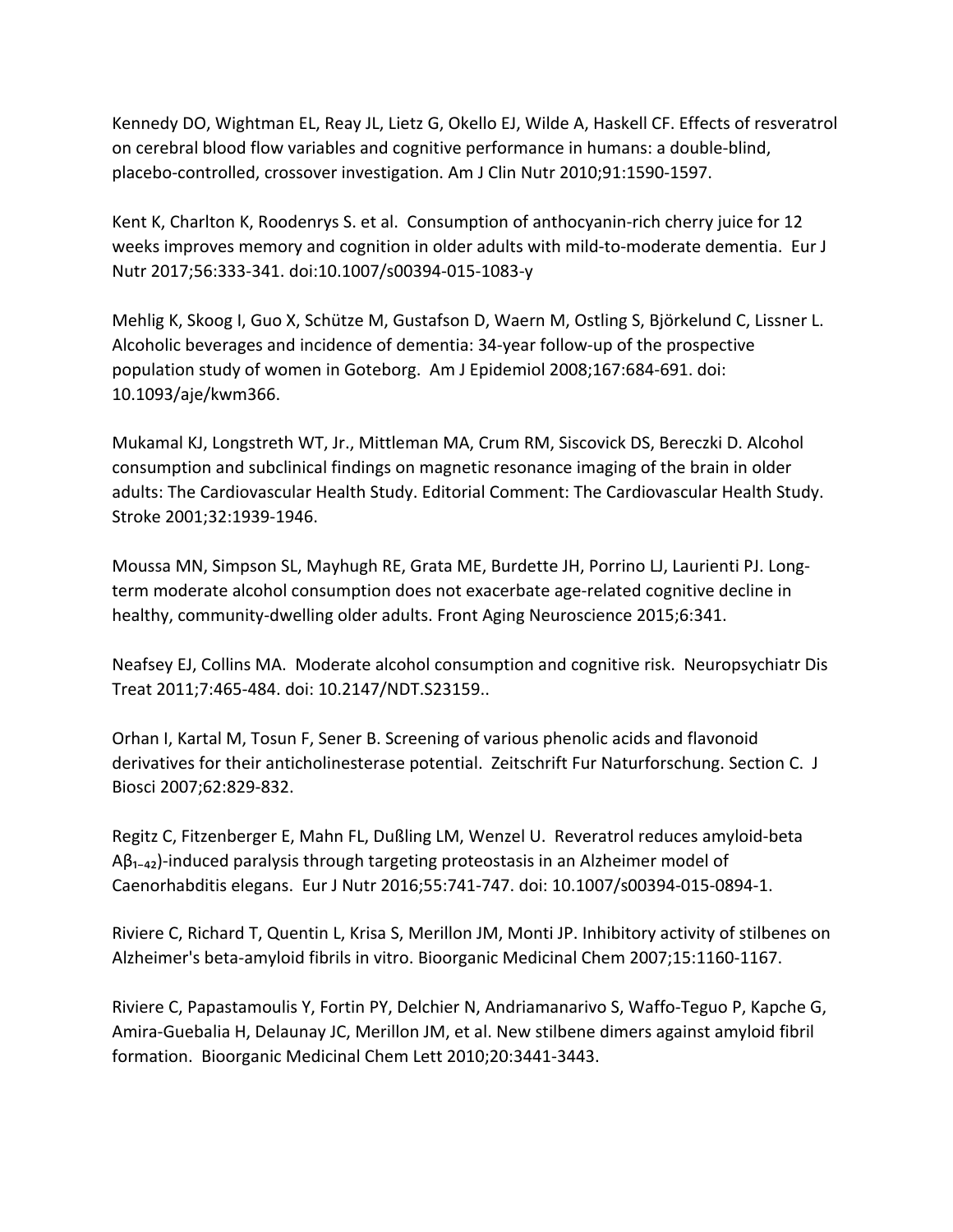Thomas T, Thomas G, McLendon C, Sutton T, Mullan M. beta-Amyloid-mediated vasoactivity and vascular endothelial damage. Nature 1996;380:168-171.

Turner RS, Thomas RG, Craft S, van Dyck CH, Mintzer J, Reynolds BA, Brewer JB, Rissman RA, Raman R, Aisen PS - Alzheimer's Disease Cooperative Study. A randomized, double-blind, placebo-controlled trial of resveratrol for Alzheimer disease. Neurology 2015;85:1383-1391.

Wright CB, Elkind MSV, Rundek T, Boden-Albala B, Paik MC, Sacco RL. Alcohol intake, carotid plaque and cognition: The Northern Manhattan Study. Stroke 2006;37:1160-1164.

#### **Forum Summary**

A number of epidemiologic studies have found that light-to-moderate alcohol intake is associated with a lower risk of developing dementia and/or cognitive decline, while excessive drinking may increase the risk. The authors of the present paper carried out a meta-analysis of the current scientific literature that was based on data from 11 studies with 4,586 cases of allcause dementia diagnosed among more than 70,000 subjects and two additional analyses of studies of approximately 50,000 subjects each for evaluating the association of alcohol intake with the diagnosis of Alzheimer's disease and for vascular dementia. Seven studies provided results according to type of alcohol consumed, while two provided results according to APOE 4 levels. 

The conclusions of the authors are that light-to-moderate alcohol consumption was associated with lower risk of all types of dementia, with beverage-specific analyses indicating that the effect was primarily for wine. There was a suggestion of increased risk of dementia with heavy consumption of total alcohol. The presence or absence of APOE 4 did not appear to modify the effects. The authors state that the risk of dementia was lower for the overall consumption of alcohol of up to 12.5 g of alcohol/day (about one typical drink/day), and risk was increased for consumers of more than 38 g/day (about 3 to 4 typical drinks/day). However, essentially all of the protection against dementia occurred only among consumers of wine, rather than those consuming beer or spirits.

Forum reviewers considered this to be a very well-done meta-analysis of the current literature on the topic. It was based only on prospective epidemiologic studies of very good quality, and sub-analyses evaluated the separate effects of each type of alcoholic beverage. While the authors were unable to include the pattern of drinking (binge versus regular moderate) in their analyses, and could not test for previous alcohol consumption among current non-drinkers, Forum members agreed with the primary findings of a J-shaped curve between alcohol consumption and all types of dementia (including vascular dementia and Alzheimer's disease). The estimates of the authors were that, compared with non-drinkers, moderate consumers of wine showed a decrease of about 40% or more in the risk of dementia. Little effect was noted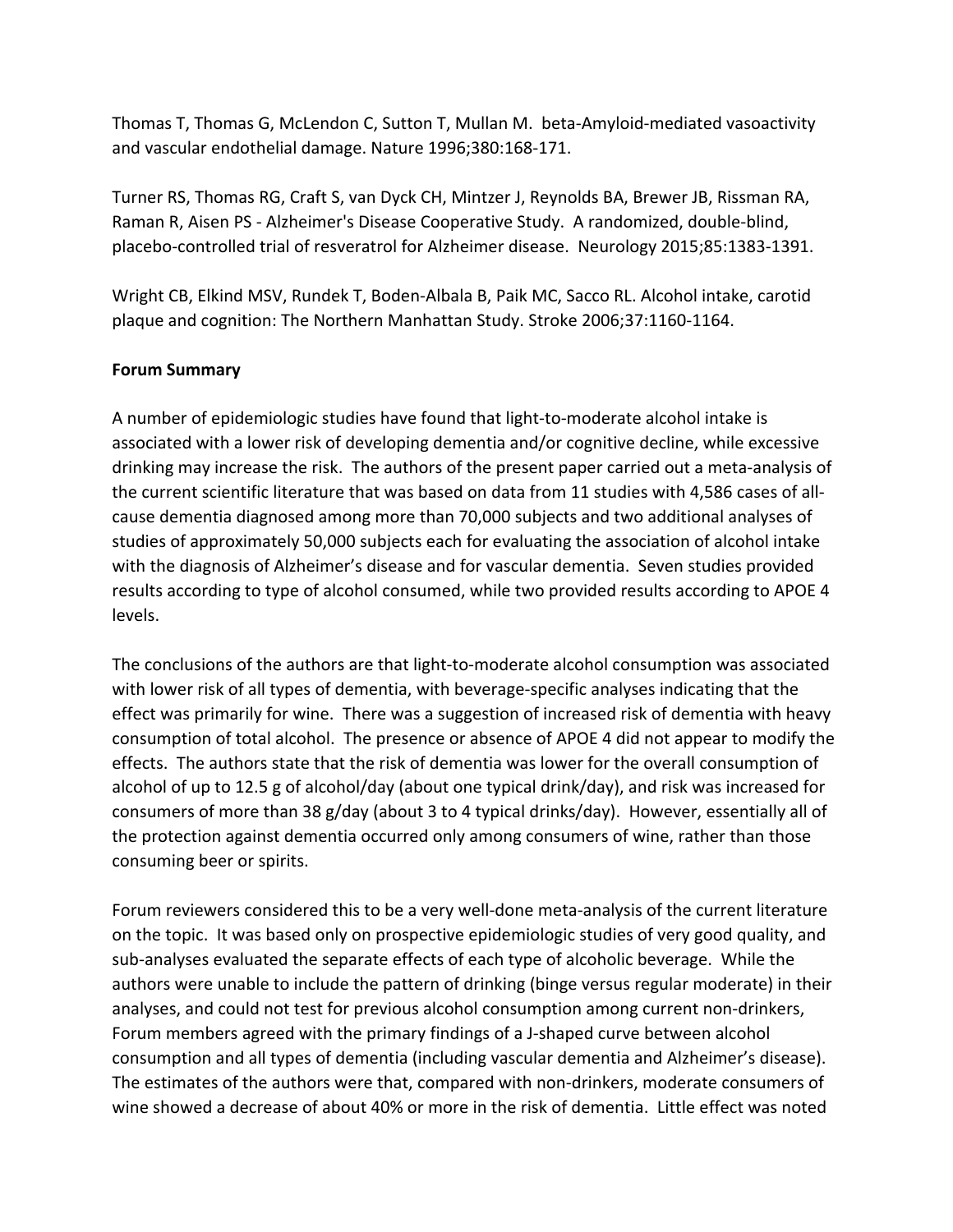among drinkers of spirits, and heavy beer drinkers appeared to have an increased risk of dementia.

Most of this Forum critique deals with potential mechanisms by which wine consumption may reduce the risk of dementia and/or cognitive decline. In addition to the effects of both alcohol and polyphenols in wine on decreasing atherosclerosis and having beneficial effects on hematological factors (affecting cerebral as well as coronary arteries), there may also be antiinflammatory effects and direct effects on brain structures that play a role. Given that the beneficial effects seem to be primarily among wine consumers, and not for consumers of beer or spirits, this suggests that the polyphenols and other non-alcohol substances in wine (perhaps in interaction with alcohol) may be more important than the alcohol itself.

The mechanistic studies described in the paper and in this critique provide considerable support for the epidemiologic findings of less dementia and cognitive decline among moderate drinkers. Forum member agree with the authors of this paper that light-to-moderate wine consumption may help lower the risk of dementia, an increasingly important condition among the world's rapidly ageing population.

 **\* \* \* \* \* \***

# Comments on this critique by the International Scientific Forum on Alcohol Research were *provided by the following members:*

Giovanni de Gaetano, MD, PhD, Department of Epidemiology and Prevention, IRCCS Istituto Neurologico Mediterraneo NEUROMED, Pozzilli, Italy

R. Curtis Ellison, MD, Professor of Medicine & Public Health, Boston University School of Medicine, Boston, MA, USA

Ramon Estruch, MD, PhD, Hospital Clinic, IDIBAPS, Associate Professor of Medicine, University of Barcelona, Spain

Harvey Finkel, MD, Hematology/Oncology, Boston University Medical Center, Boston, MA, USA

Fulvio Mattivi, MSc, Head of the Department of Food Quality and Nutrition, Research and Innovation Centre, Fondazione Edmund Mach, in San Michele all'Adige, Italy

Linda McEvoy, PhD, Department of Radiology, University of California at San Diego (UCSD), La Jolla, CA, USA